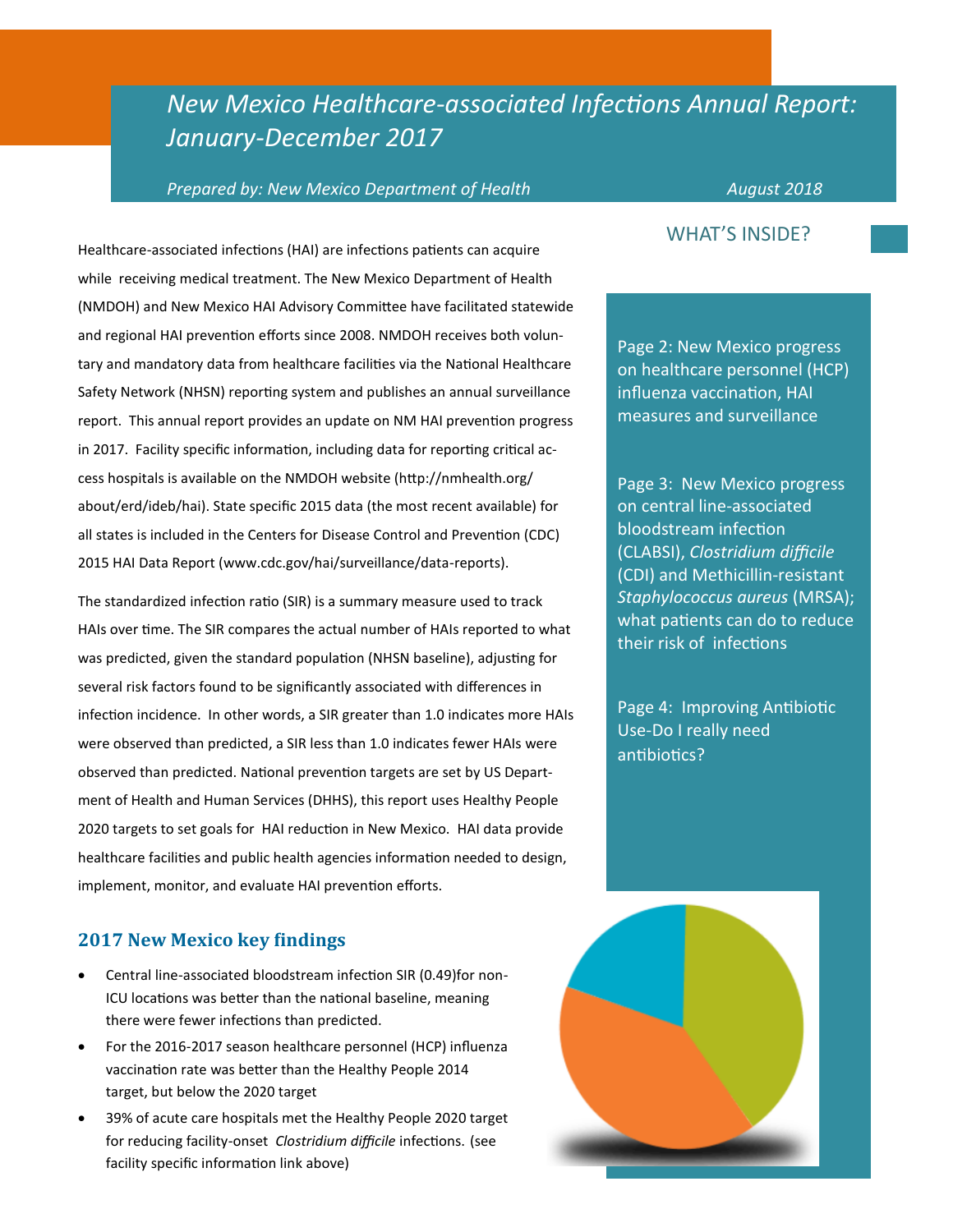### **Healthcare personnel (HCP) influenza vaccination**

Annual influenza vaccination of healthcare personnel (HCP) can reduce influenza-related illness and its potentially serious consequences among HCP and their patients. Because persons infected with influenza virus (i.e., seasonal flu) can transmit influenza, even before showing symptoms, personnel who interact with patients or the patient care environment are encouraged to be vaccinated.

For the 2017-2018 season, the aggregate NM HCP influenza vaccination rate was 84% among all HCP at 33 voluntarily reporting healthcare facilities. This exceeded the HP 2014 target of 70% and continues steady improvement toward the HP 2020 target of 90%.



**Healthcare personnel influenza vaccinations are just one of the many strategies designed to reduce your risk of infections.**

33 inpatient healthcare facilities voluntarily collected and submitted vaccination rates for employees, licensed independent practitioners (physicians, physician assistants and advance practice nurses), volunteers and students. The total numbers of personnel in all categories were used to create an aggregate rate. This aligns with the definition used for national HCP influenza vaccination reporting.

#### *HAI Measures/Surveillance*

#### **Central line-associated bloodstream infection (CLABSI)\*** -

A central line is a tube placed in a large blood vessel usually of a patient's neck or chest for giving medications, drawing blood, or for monitoring purposes. When not inserted correctly or kept clean, central lines can become a pathway for germs to enter the body and cause infections in the blood that can be serious and even deadly.

#### *Clostridium difficile*

**infection (CDI)\*** - A CDI occurs when a patient becomes ill from *Clostridium difficile* bacteria. Consequences of CDI range from diarrhea to life-threatening inflammation of the colon.

#### **Methicillin-resistant**

*Staphylococcus aureus* **(MRSA)** - MRSA are bacteria that are resistant to many antibiotics. In the community, most MRSA infections are skin infections. In medical facilities, MRSA can cause life-threatening bloodstream infections, pneumonia and surgical site infections.

#### **Healthcare personnel (HCP) influenza vaccination** - HCP (e.g., doctors, nurses, technicians, volunteers) can become ill with influenza (flu) and pass it to patients. It is recommended that HCP receive an influenza vaccination yearly to protect themselves and patients.

\*Acute care hospital data sharing with NMDOH as required by New Mexico Administrative Code.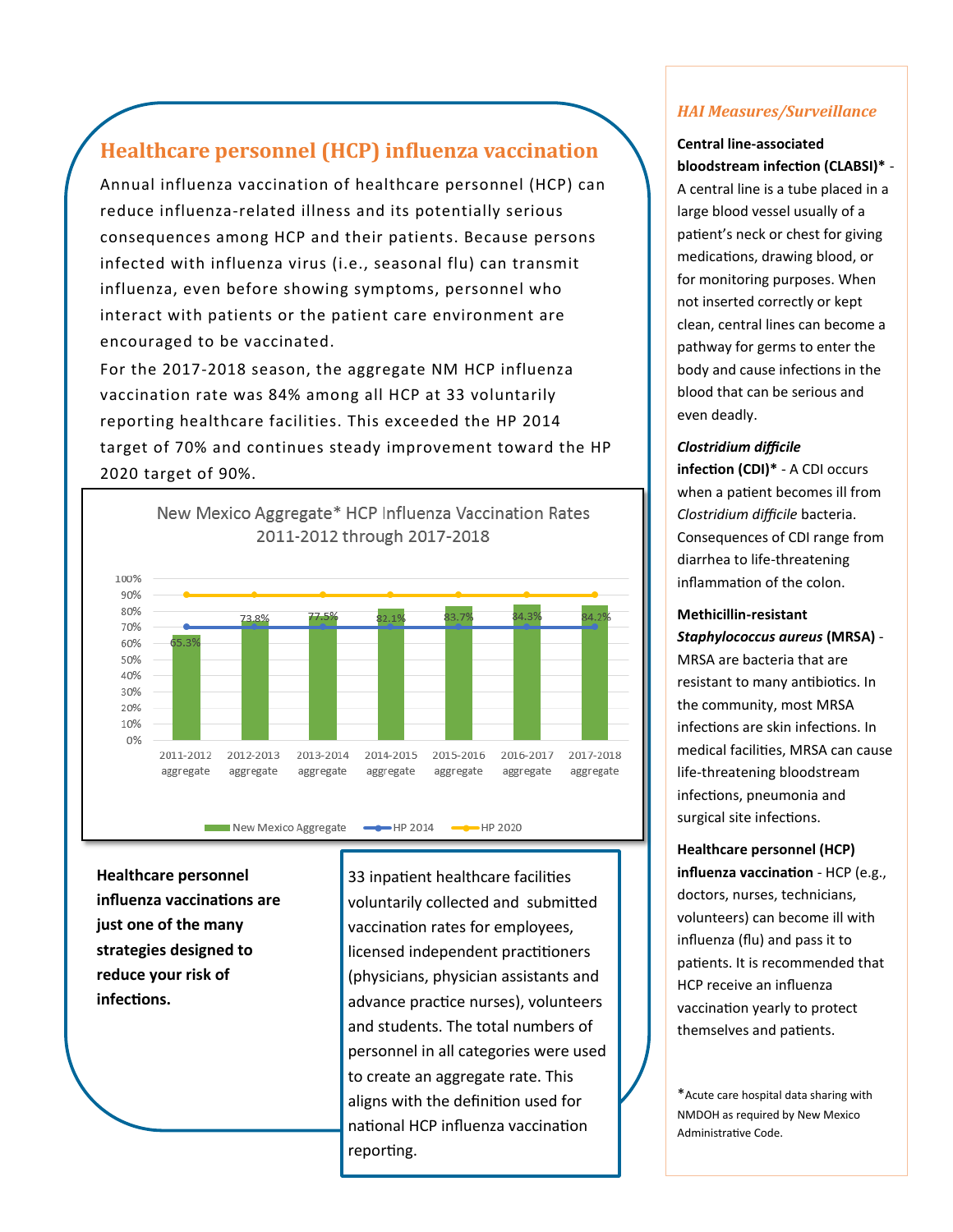## **Central line-associated bloodstream infection (CLABSI)**

In 2017, 27 NM acute care hospitals shared data on CLABSIs in a total of 63 units including intensive care units (ICU), and non-ICU wards.

| <b>CLABSI</b>  | NM aggregate    | 95% confidence | <b>Statistical comparison between NM</b>                                                | <b>Healthy People 2020</b> |
|----------------|-----------------|----------------|-----------------------------------------------------------------------------------------|----------------------------|
|                | <b>2017 SIR</b> | interval       | SIR and national baseline (1.00)                                                        | Target SIR (0.50)          |
| <b>Non-ICU</b> | 0.49            | 0.29,0.77      | There were fewer infections observed<br>than predicted.                                 | Target Met                 |
| <b>ICUs</b>    | 0.95            | 0.69,1.28      | No significant difference between the<br>number of observed and predicted<br>infections | Target not met             |

While the central line will be managed by health care professionals, there are some ways that patients can help themselves. 1) research the hospital and learn about its CLABSI rate; 2) speak up to help healthcare providers follow the best infection prevention practices; 3) ask your provider about the central line such as if it is necessary and how long it will be in place; 4) observe the bandage and the area around it. Tell a HCP if the bandage comes off or if bandage or area around it is wet or dirty; 5) do not get the central line wet; 6) tell a HCP if the area around the catheter is red or sore; 7) do not touch the catheter or let any visitors touch the catheter or tubing; 8) have all visitors wash their hands before and after their visit.

## *Clostridium difficile* **infection (CDI) and methicillin-resistant** *Staphylococcus aureus* **(MRSA)**

In 2017 CDI data were shared by 28 acute care hospitals under NM Administrative Code. MRSA bloodstream infection data were voluntarily shared by 20 acute care hospitals.

| <b>Infection</b> | NM aggregate    | 95% confidence | <b>Statistical comparison between NM</b>                                                | <b>Healthy People 2020</b> |
|------------------|-----------------|----------------|-----------------------------------------------------------------------------------------|----------------------------|
|                  | <b>2016 SIR</b> | interval       | SIR and national baseline (1.00)                                                        | <b>Target SIR</b>          |
| <b>CDI</b>       | 0.96            | 0.87, 1.05     | No significant difference between the<br>number of observed and predicted<br>infections | 0.70<br>Target not met     |
| <b>MRSA</b>      | 0.48            | 0.28, 0.77     | There were fewer infections observed<br>than predicted                                  | 0.50<br><b>Target Met</b>  |

You can reduce your risk for CDI by doing the following: 1) consult with your healthcare provider to reduce/eliminate use of two types of drugs that decrease stomach acids, proton pump inhibitors (PPIs) sometimes called the "purple pill" and hydrogen pump blockers or H2 blockers sometimes called acid reducers; 2) do not take antibiotics unnecessarily. Other risk factors for CDI include: steroids or immunosuppressive medications, prolonged hospital stays, and advanced age.